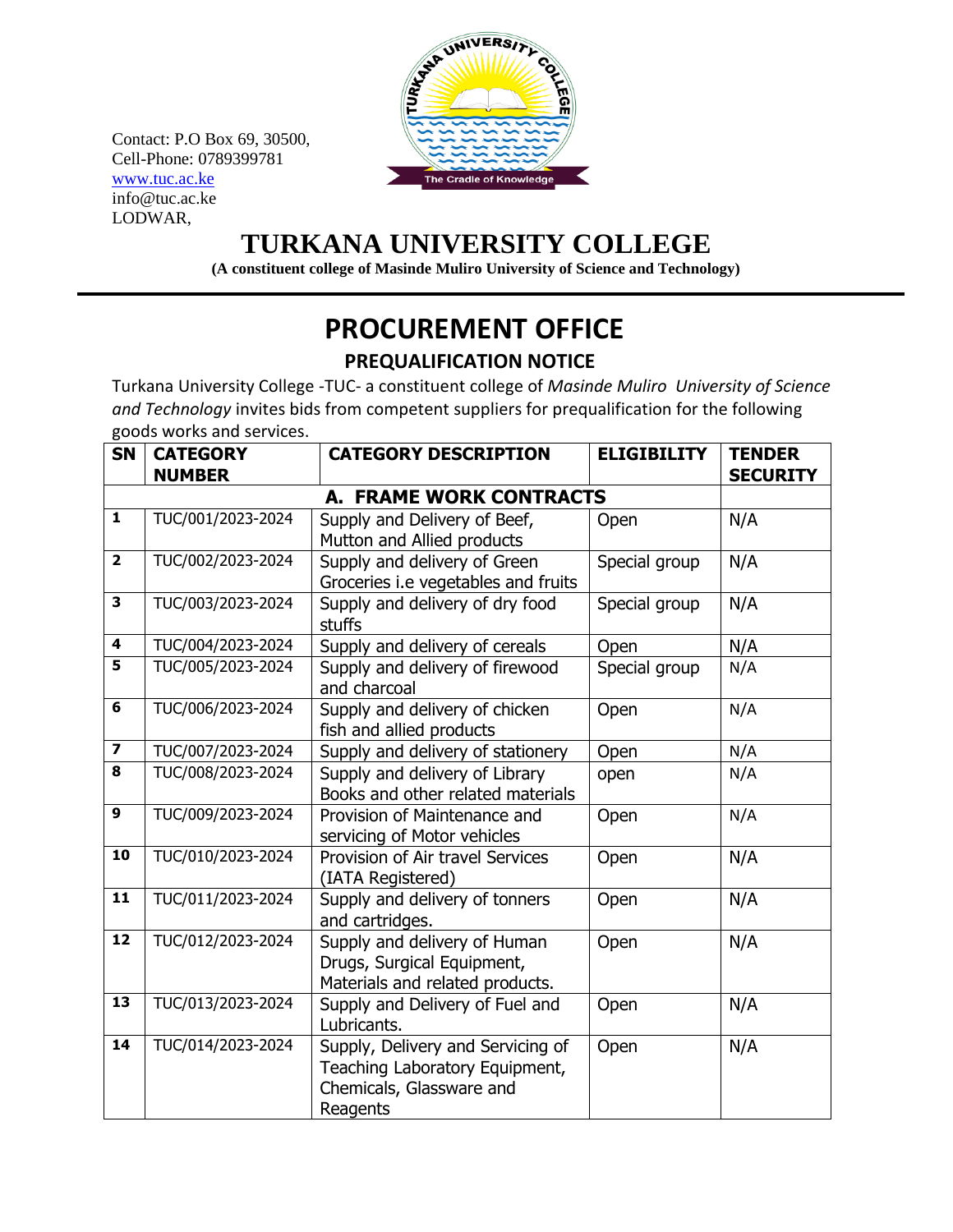| 15 | TUC/015/2023-2024                         | Provision of legal services                                   | Open          | N/A |  |
|----|-------------------------------------------|---------------------------------------------------------------|---------------|-----|--|
| 16 | TUC/016/2023-2024                         | Provision of Accommodation and                                | Open          | N/A |  |
|    |                                           | Catering services                                             |               |     |  |
| 17 | TUC/017/2023-2024                         | Supply and delivery of tyres, rims,                           | Open          | N/A |  |
|    |                                           | tubes & batteries                                             |               |     |  |
| 18 | TUC/018/2023-2024                         | Provision of water bowser tanker                              | Open          | N/A |  |
|    |                                           | services                                                      |               |     |  |
|    |                                           | B: REGISTRATION/PREQUALIFICATION OF GOODS, SERVICES AND WORKS |               |     |  |
|    |                                           | <b>CATEGORY A: PROVISSION OF GOODS</b>                        |               |     |  |
| 19 | TUC/019/2023-2024                         | Supply and delivery of insecticides                           | Open          | N/A |  |
|    |                                           | & herbicides                                                  |               |     |  |
| 20 | TUC/020/2023-2024                         | Supply and delivery of Sports                                 | Open          | N/A |  |
|    |                                           | Ware, Equipment and Related                                   |               |     |  |
|    |                                           | Materials.                                                    |               |     |  |
| 21 | TUC/021/2023-2024                         | Supply Delivery and Servicing of                              | Open          | N/A |  |
|    |                                           | Photocopiers and Accessories                                  |               |     |  |
| 22 | TUC/022/2023-2024                         | Supply and delivery of building &                             | Open          | N/A |  |
|    |                                           | hardware materials.                                           |               |     |  |
| 23 | TUC/023/2023-2024                         | Supply Delivery and Servicing of                              | Open          | N/A |  |
|    |                                           | Fire Fighting Equipment.                                      |               |     |  |
| 24 | TUC/024/2023-2024                         | Supply, Delivery and Servicing of                             | Open          | N/A |  |
|    |                                           | Computers, Printers, LCD                                      |               |     |  |
|    |                                           | Projector Machines, Scanners and                              |               |     |  |
|    |                                           | related products                                              |               |     |  |
| 25 | TUC/025/2023-2024                         | Supply Delivery and servicing of                              | Open          | N/A |  |
|    |                                           | medical Equipment and Related<br><b>Materials</b>             |               |     |  |
| 26 | TUC/026/2023-2024                         | Supply and delivery of Electrical                             | Open          | N/A |  |
|    |                                           | <b>Fittings and Materials</b>                                 |               |     |  |
| 27 | TUC/027/2023-2024                         | Supply and delivery of Bottled                                | Open          | N/A |  |
|    |                                           | Water and Soda                                                |               |     |  |
| 28 | TUC/028/2023-2024                         | Supply and delivery of Cleaning                               | Special group | N/A |  |
|    |                                           | Materials Soaps and Detergents                                |               |     |  |
| 29 | TUC/029/2023-2024                         | Supply and Delivery of Furniture                              | Open          | N/A |  |
|    |                                           | & Fittings                                                    |               |     |  |
| 30 | TUC/030/2023-2024                         | Supply and Delivery of Mattresses                             | Open          | N/A |  |
|    |                                           | and Beddings                                                  |               |     |  |
| 31 | TUC/031/2023-24                           | Supply and Delivery of Kitchen                                | Open          | N/A |  |
|    |                                           | <b>Utensils</b>                                               |               |     |  |
| 32 | TUC/032/2023-2024                         | Supply and Delivery of Farm                                   | Open          | N/A |  |
|    |                                           | inputs                                                        |               |     |  |
|    | <b>CATEGORY B: PROVISSION OF SERVICES</b> |                                                               |               |     |  |
| 33 | TUC/033/2023-2024                         | Provision of creative designing                               | Special group | N/A |  |
|    |                                           | and printing services                                         |               |     |  |
| 34 | TUC/034/2023-2024                         | Provision of hire of vehicles and                             | open          | N/A |  |
|    |                                           | transport services                                            |               |     |  |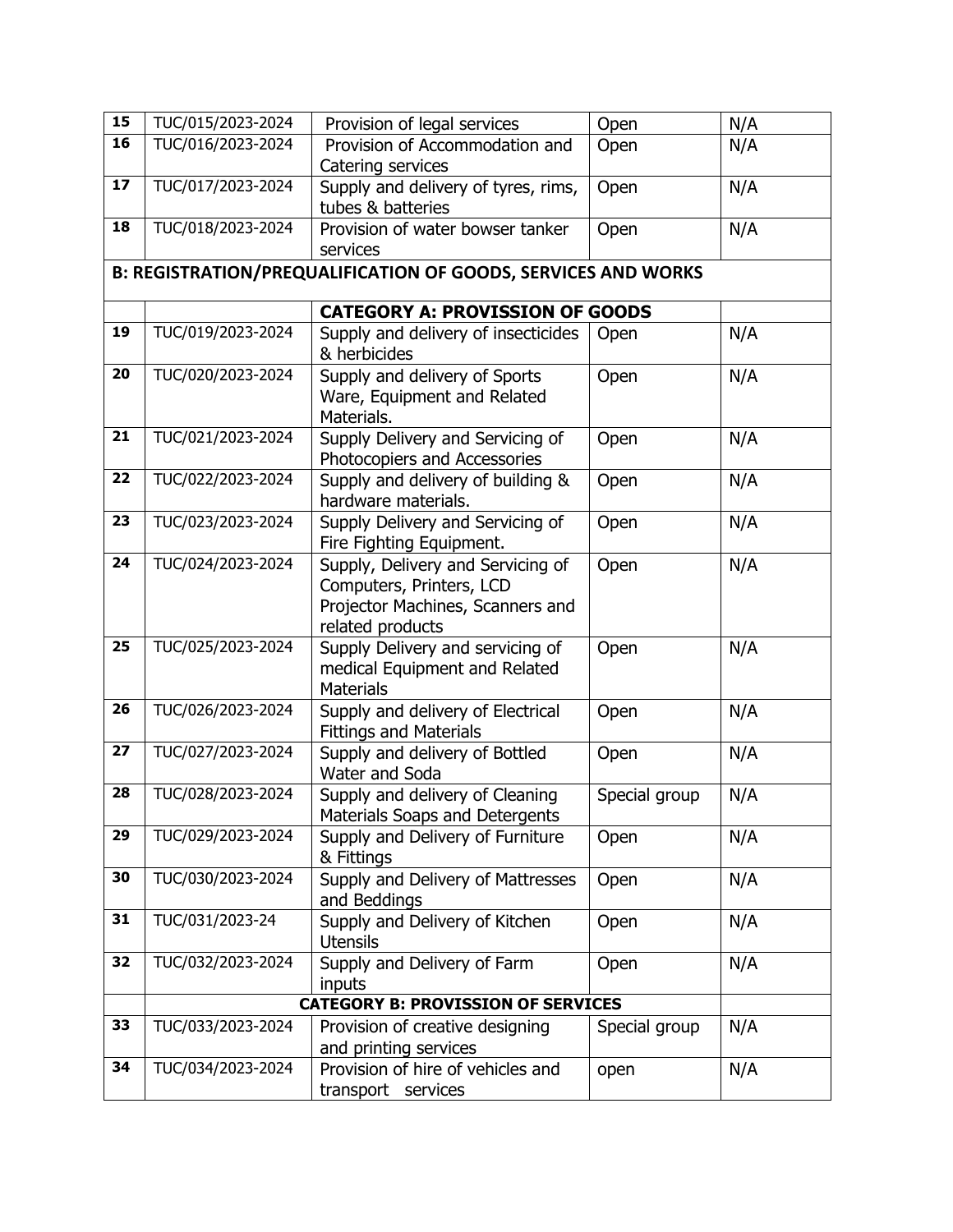| 35 | TUC/035/2023-2024  | Provision of Promotional materials<br>(T-shirts, caps and other branded<br>materials)                                   | Special group | N/A |
|----|--------------------|-------------------------------------------------------------------------------------------------------------------------|---------------|-----|
| 36 | TUC/036/2023-2024  | Provision of Internal Designing<br>services                                                                             | open          | N/A |
| 37 | TUC/037/20223-2024 | Provision of fumigation & sanitary<br>services                                                                          | open          | N/A |
| 38 | TUC/038/2023-2024  | Provision of Hotel and<br>accommodation                                                                                 | open          | N/A |
| 39 | TUC/039/2023-2024  | Provision of cleaning services                                                                                          | open          | N/A |
| 40 | TUC/040/2023-2024  | Provision of security services                                                                                          | open          | N/A |
| 41 | TUC/041/2023-2024  | <b>Exhauster Services</b>                                                                                               | Open          | N/A |
| 42 | TUC/042/2023-2024  | Plumping services                                                                                                       | Open          | N/A |
| 43 | TUC/043/20223-2024 | Provision of consultancy services<br>on environment, impact<br>assessment and environmental<br>audit                    | Open          | N/A |
| 44 | TUC/044/2023-2024  | Provision of property and land<br>valuation services                                                                    | Open          | N/A |
| 45 | TUC/045/2023-2024  | Provision of consultancy services<br>for quantity surveying,<br>architectural, structural, electrical<br>and mechanical | Open          | N/A |
|    |                    | <b>CATEGORY C: WORKS</b>                                                                                                |               |     |
| 46 | TUC/046/2023-2024  |                                                                                                                         |               |     |
|    |                    | Contractors for General Building,<br>repairs & maintenance works                                                        | Open          | N/A |
| 47 | TUC/047/2023-2024  | Contractors for CCTV and other<br>related Security systems                                                              | Open          | N/A |
|    |                    |                                                                                                                         |               |     |

Detailed tender document may be obtained from procurement office in TUC during normal working hours upon payment of non-refundable fee of **Kshs 1000/=** {Kenya shillings one thousand} only, payable **at KCB Lodwar branch. A/C NO 1218868899** OR downloaded FREE of charge from the TUC **website: [www.tuc.ac.ke](http://www.tuc.ac.ke/) or IFMIS suppliers'** portal.

The special group consists of **Youths Women and People with Disability** who are registered with National Treasury {Directorate of Procurement}.

**.**

Dully completed bid document in plain sealed envelopes clearly marked with category number and category description bearing no other mark, name or indication of the applicant shall be sent to: